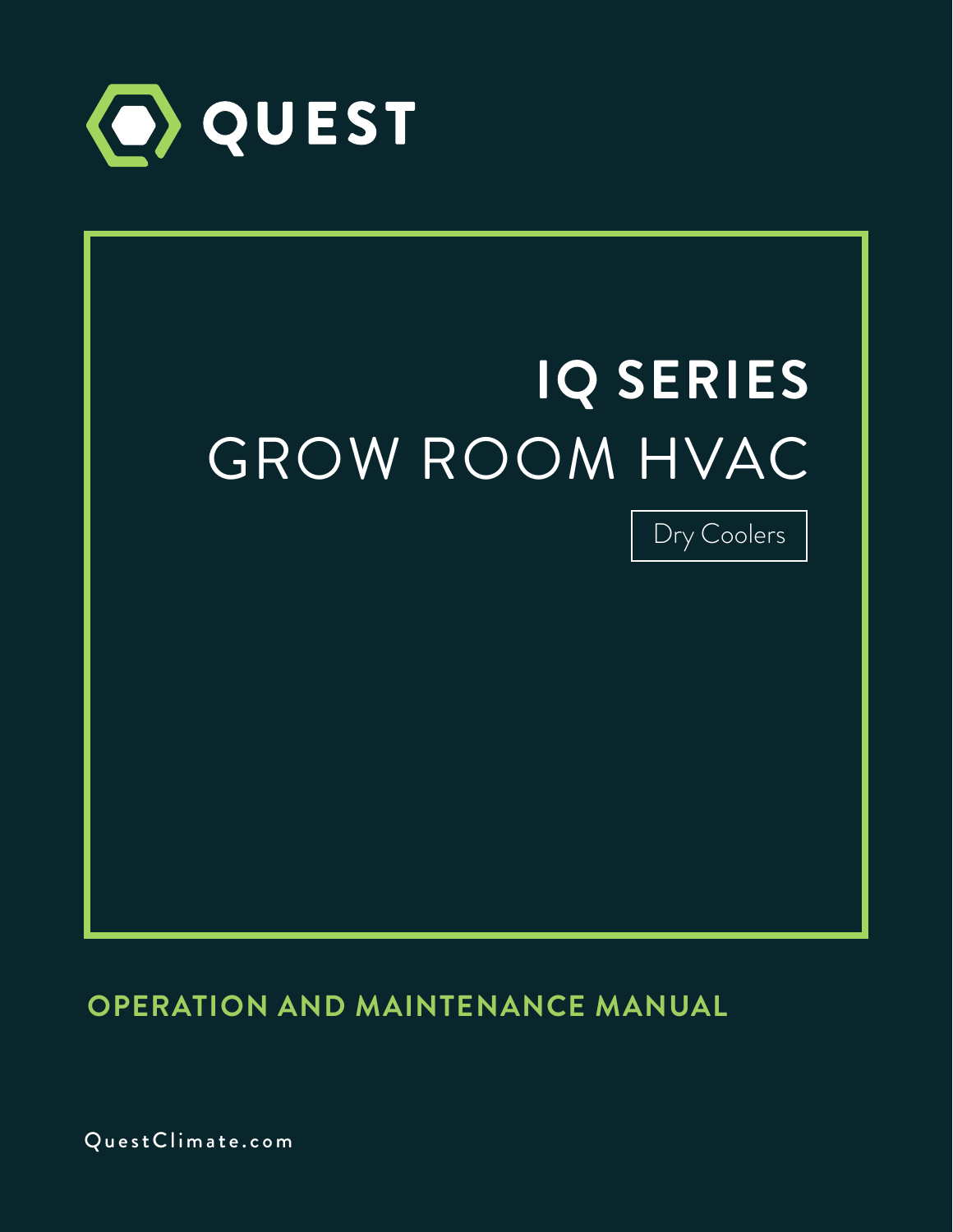# Table of Content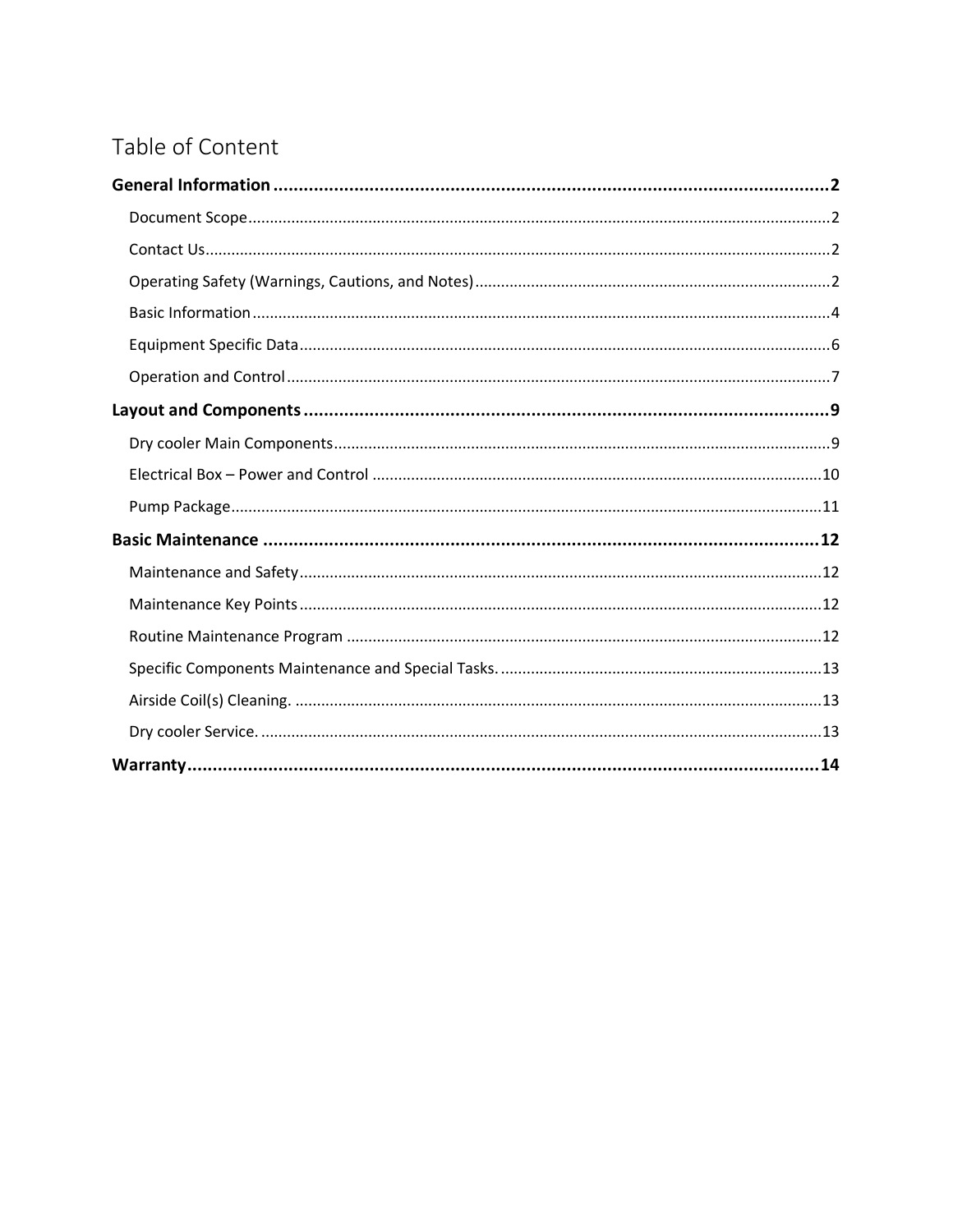

# <span id="page-2-0"></span>General Information

# <span id="page-2-1"></span>Document Scope

This manual provides operation and maintenance information about the Quest IQ Dry Cooler and its operation.

Additional information regarding installation, maintenance, and equipment commissioning and auxiliary devices is provided with the system and can also be obtained from the manufacturer.

# <span id="page-2-2"></span>Contact Us

**Quest** [QuestClimate.com](http://questclimate.com/)

### *For immediate assistance:*

Phone: 1-833-327-2447 (Canada), 1-877-420-1330 (USA)

*For unit commissioning, miscellaneous inquirieis, parts requests and warranty:*  Email: [Service@QuestClimate.com](mailto:Service@QuestClimate.com)

# <span id="page-2-3"></span>Operating Safety (Warnings, Cautions, and Notes)

### **FOR YOUR SAFETY: READ BEFORE PERFORMING ANY OPERATIONS, MAINTENANCE OR SERVICE TASKS!**



Only qualified technicians should install, operate, maintain or service mechanical equipment including current dehumidification system.

Read this manual before performing any tasks to familiarize yourself with the equipment as well as with any potential hazards. Always exercise caution!



### **Beware of electrical power and high electrical voltage!**

- Follow proper safety procedures lockout, tagout, and other respective procedures
- Failure to follow safety procedures can result in serious injury or death



### **Beware of moving parts and hot surfaces!**

- Make sure to stop all moving parts (fans, blowers, etc.) before accessing the equipment's internal compartments
- Be aware of hot surfaces (hot refrigeration, space heating pipes, coils, heaters, etc.)



### **Beware of pressures and chemicals!**

• Operating equipment may contain glycol-based cooling media mixture under pressure!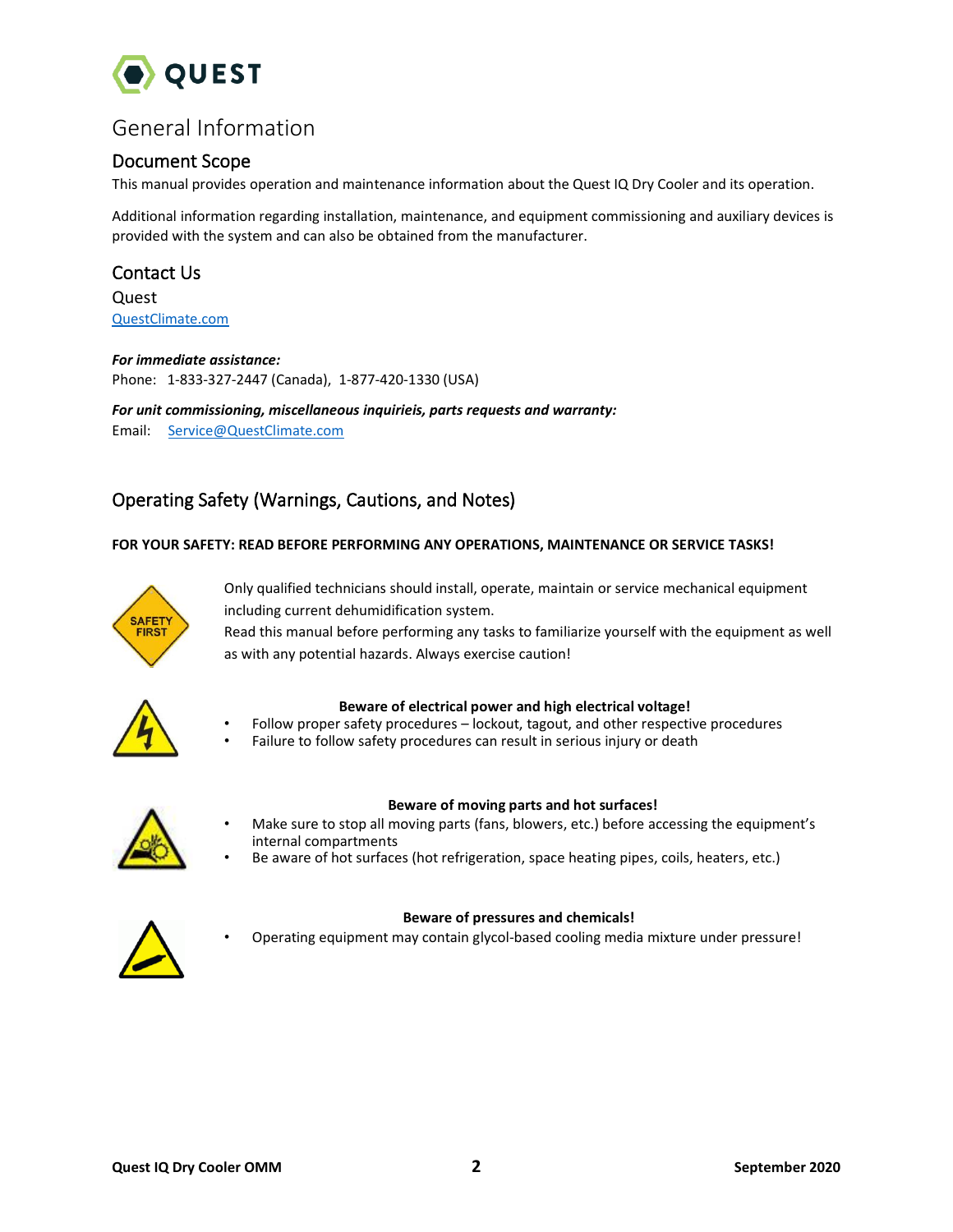

The following warnings, cautions, and notes appear throughout this manual and referenced documentation whenever special care must be taken to avoid potential hazards that could result in equipment malfunction or damage, personal injury, or death.

# **WARNING**

Indicates a potentially hazardous situation that could result in serious injury or death if handled improperly.

# **CAUTION**

Indicates a potentially hazardous situation that could result in moderate injury or equipment damage if handled improperly.

# **Note**

Indicates a situation that could result in equipment damage or improper/ineffective operation if handled improperly.

# **Attention: Installation and Service Contractors**

**WARNING!** Any work (installation, start up, service, maintenance, repair, etc.) on any mechanical equipment (HVAC system, dry cooler, etc.) must be performed in accordance with manufacturer's recommendations as well as submittal documentation, local Codes and Regulations, and appropriate field practices. Failure to do so could result in personal injury, equipment damage or malfunction, and will void equipment warranty. Only qualified and properly trained individuals should perform tasks on this equipment.

# **Attention: Maintenance Team**

CAUTION. To ensure equipment longevity and proper and efficient operation, this mechanical equipment should be maintained properly and regularly. Failure to do so could negatively affect system performance. It could also lead to equipment damage, malfunction, premature wear and tear and may void equipment warranty.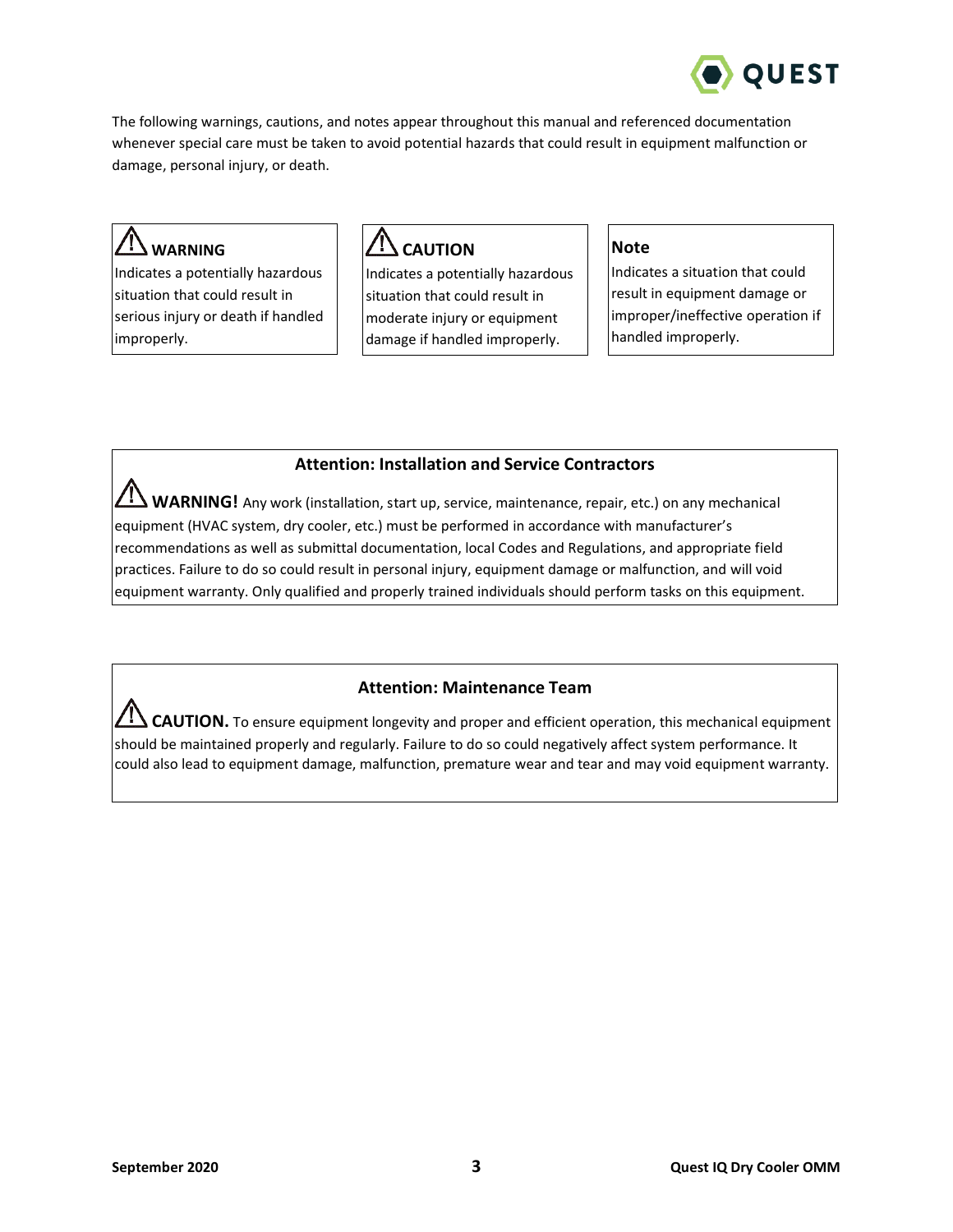

# <span id="page-4-0"></span>Basic Information

# View and Options

The views of standard NG series dry coolers' product line are shown on Pic.C.1. and C.2 below.

## **Dry cooler Options**

- **Capacity.** NG series dry coolers range broadly in their capacities, which depends on factors including physical size, fluid flow rate, glycol concentration and ambient conditions. See submittal for specific capacity of your equipment.
- **Coils and Fans -** single and multi fan and coil combo.
	- o Pic. C.1 shows single fan dry coolers: NG-Z, NG-V-01 and -02 are "single fan – single coil" type, NG-V-11 is "single fan – two coil" cooler.
	- o Except for NG-V-31 (Pic.C.2 a), all the multifan coolers (see Pic.C.2) are comprised of number (up to six) of NG-V-12 (Pic.C.2  $- b$ ) coolers (mounted on the same frame, piped, wired and operating as one single unit).
	- o Cooler capacity and number of fans are reflected in its type/nomenclature: Pic. C.2-c shows NG-V-**62** cooler, comprised of six "two fans – two coils" NG-V-**12** sections.
- Fan type. NG series dry coolers have EC motor fans, varying speed via 0-10vdc signal. See submittal and wiring diagram.

**Cooling media**. Typically, water-glycol (rust inhibitor-infused food-grade propylene glycol is used) mixture is used as cooling media, with recommended concentration of 35% to prevent pipe bursting. However higher or lower concentrations could be used. Refer to dry cooler main label for details on glycol type, ratio etc.

# **Attention: Glycol Concentration**

**NOTE.** Equipment capacity is typically rated for 35% prop. glycol concentration in water mixture, however dry coolers may be sold for different specified concentrations. Be careful when changing glycol concentration in the field as the pump may become improperly sized as a result of different required fluid flow rate. Contact the factory for more information.

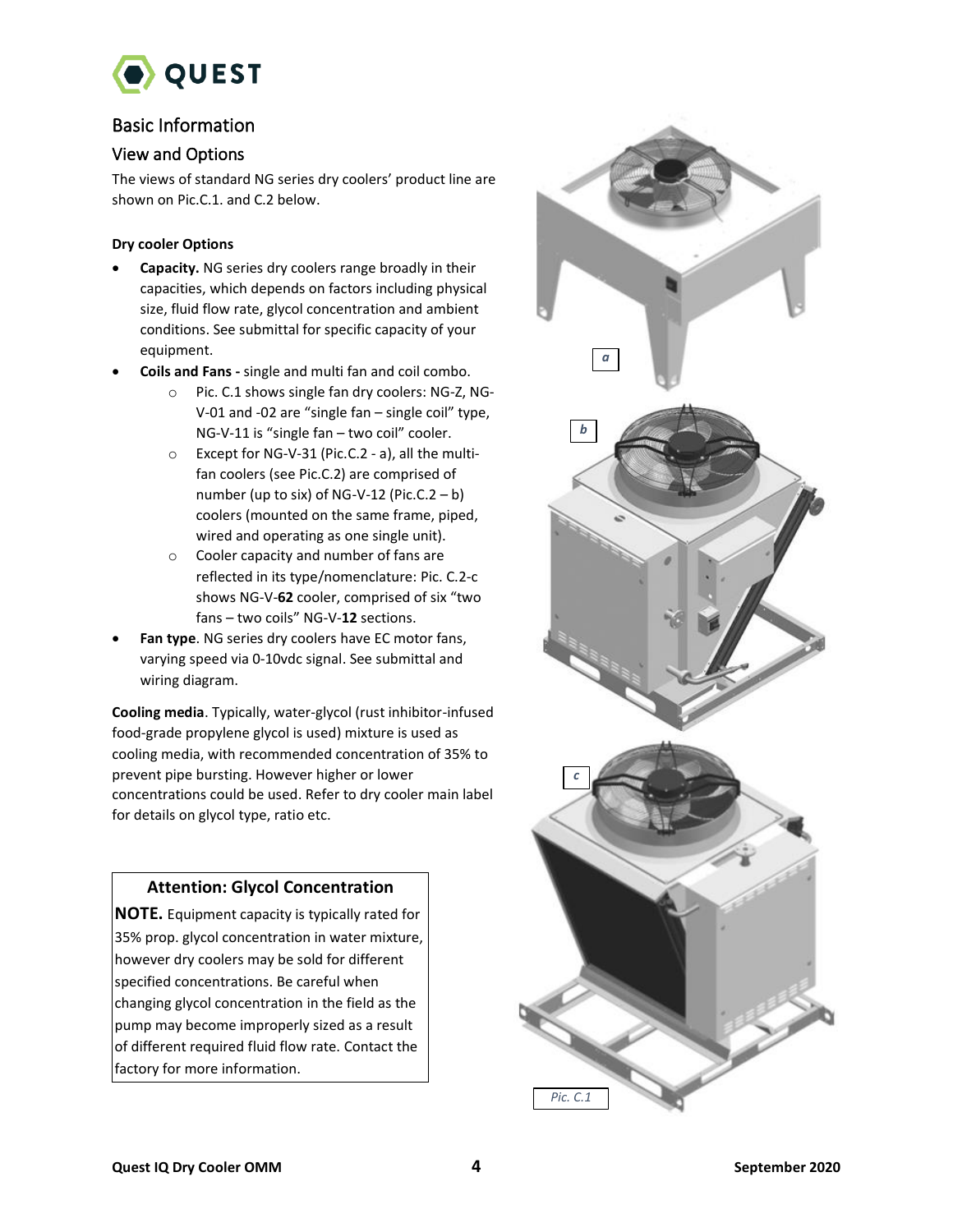

- **Pump package** (optional). As needed, dry cooler could be equipped with pump package – to establish cooling media flow (or to serve as additional/booster pump).
	- o *For multi-fans coolers:* If pump package is required, each "two-fan" section, normally, would get its own package (Pic. C.2-c shows NG-V-62 type cooler, equipped with six pump packages – one per section).
- **Discharge Airflow – Dry cooler Installation**. All dry coolers are designed for vertical air discharge (horizontally mounted cooler).
- Optional **Installed Disconnect.**
- **Other equipment integration**. Cooler could be directly integrated/attached into system/equipment it serves (mounted on the same frame and piped and wired at the factory). Alternatively, it could be provided as stand-alone piece of equipment, that has to be installed and connected to the equipment/system it serves on site.
- **Control** (for more details – see **Basic Operation** Chapter):
	- o *Controls by others*.
	- o Stand-alone (selfcontrolled): cooler is equipped with aquastat to control based off fluid temperature.
- *Dehumidifier-*

*Controlled*. Dry coolers can be controlled by up to three Dehumidified Air Solutions dehumidifiers.

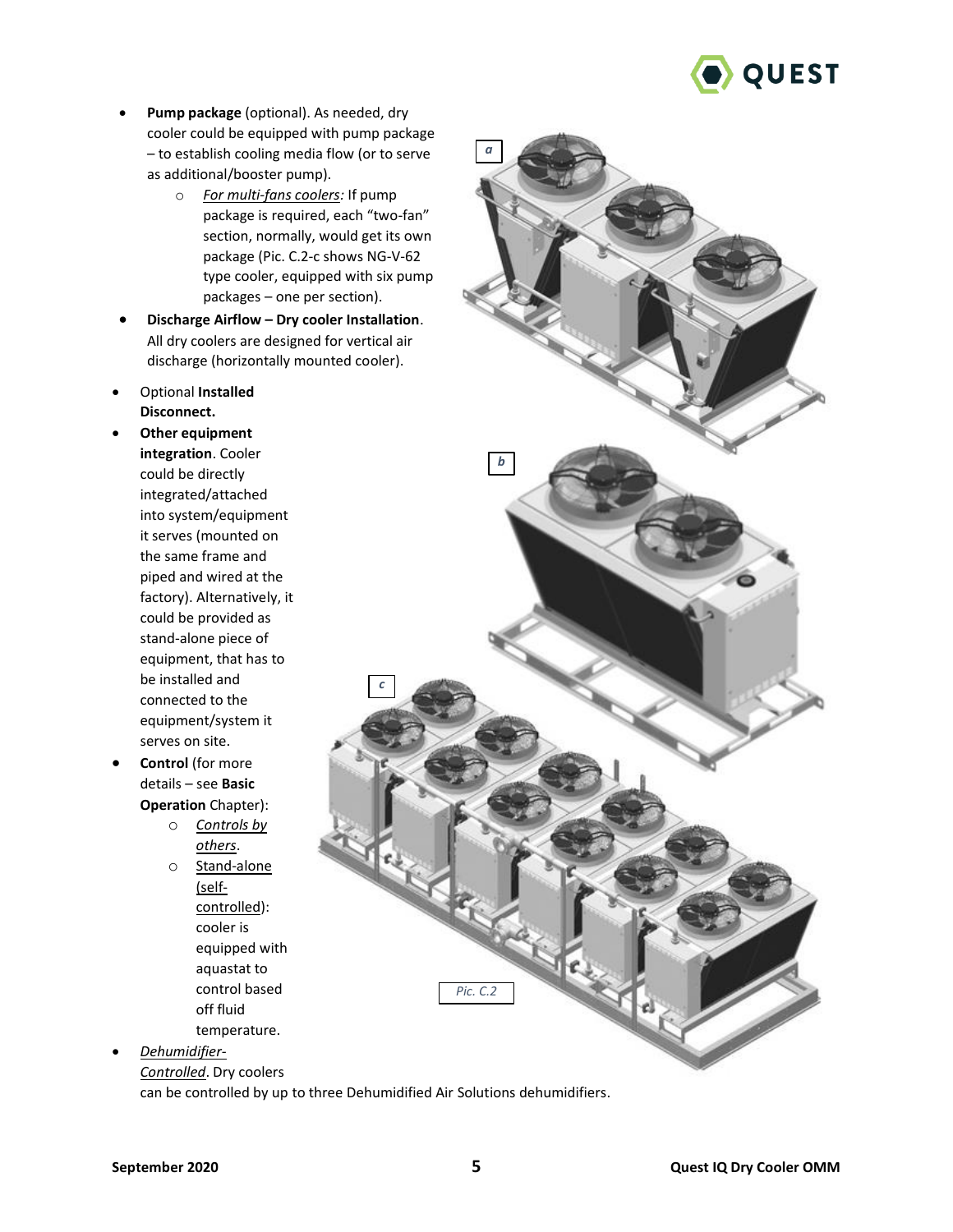

# **Attention! Equipment Clearances!**

**CAUTION!** Proper clearances should be maintained for adequate airflow and heat rejection, as well as for maintenance and service of the equipment! Generally, up to 36" sides (all around) and 96" top clearances are required. For more information on clearances as well as equipment dimensions and other details, refer to the submittal documentation.

# **External Systems Connection**

**CAUTION!** Current manual refers to/depicts general/default external systems connection location. For details regarding specific dry cooler's connections (location/elevation, piping sizes, flow direction, wiring terminals etc.), refer to the submittal documentation as well as dry cooler diagrams, labels and stickers.

**Normally, the only systems need to be connected to the dry cooler are cooling media piping and electrical power (control wiring connection is required also, unless dry cooler is self-controlled).**

**Cooling Media Piping Connection.** Normally dry cooler is provided with two piping connections (one – inlet, another – outlet) for cooling media. Connections are normally identified/labeled in respect to cooling media flow direction (hot/warm media entering the dry cooler – **IN**, cool media leaving the dry cooler – **OUT**).

• If dry cooler is provided with pump package option, cooler connections might be located within pump package – refer to specific dry cooler labels and submittal documentation (drawings etc.).

**Electric Power and Control Connection**. Electric power is normally brought to the dry cooler disconnect (if cooler is equipped with one) or to power distribution block, located in cooler's electrical box. Control wiring is normally brought to the control terminals within electrical box.

- Dry coolers, equipped with multiple electrical boxes, normally required power and control connection only to one box (indicated as"main") – power and control wiring between boxes is normally done at the factory.
- Self-controlled dry coolers normally do not require external controls connected.

# <span id="page-6-0"></span>Equipment Specific Data

Specific information for individual dry cooler is provided in the following methods:

*System Nameplate* (Pic. C.3)*:* the manufacturer tag attached to the dry cooler, that includes its most critical data:

- General data including *Serial Number* and *Dry cooler Model* (nomenclature)
	- o Serial Number is usually composed of 8 digits. Additional letter "**A**", placed at the end of serial number, usually indicates that given dry cooler is provided together with another equipment it serves (dehumidifier etc.).
- $\checkmark$  Operational data:
	- o Electrical (voltage, amp draw, HP etc.)
	- o Cooling media (GPM, connection size etc.)

|                                   |               | <b>Fluid Cooler Data</b><br>Serial Number: XXXXXXXXA |                   |            |  |  |
|-----------------------------------|---------------|------------------------------------------------------|-------------------|------------|--|--|
| Fluid Cooler Model: NG-V-12-CUC-V |               |                                                      |                   |            |  |  |
| Electrical Data:                  | Voltage       | <b>MCA</b>                                           | <b>MOP</b>        |            |  |  |
|                                   | Unit:         | 208/3/60                                             | 21.0              | 35.0       |  |  |
|                                   | Qty           | HР                                                   | <b>FLA</b>        | <b>RPM</b> |  |  |
| Fan Motor:                        | $\mathcal{P}$ | 3.4                                                  | 8.1               | 980        |  |  |
| <b>Pump Motor:</b>                | 1             | 0.75                                                 | 3.6               |            |  |  |
| Connection Size:                  |               | 2                                                    | <b>NPT Flange</b> |            |  |  |
| Maximum Fluid Flow:               | 80            | <b>GPM</b>                                           |                   |            |  |  |
| Pressure Drop:                    | 18.0          | $ft-H2O$                                             |                   |            |  |  |
| Internal Volume:                  | 17.6          | U.S. Gal.                                            |                   |            |  |  |

*Pic. C.3*

**Note:** The main label shown above is just an example.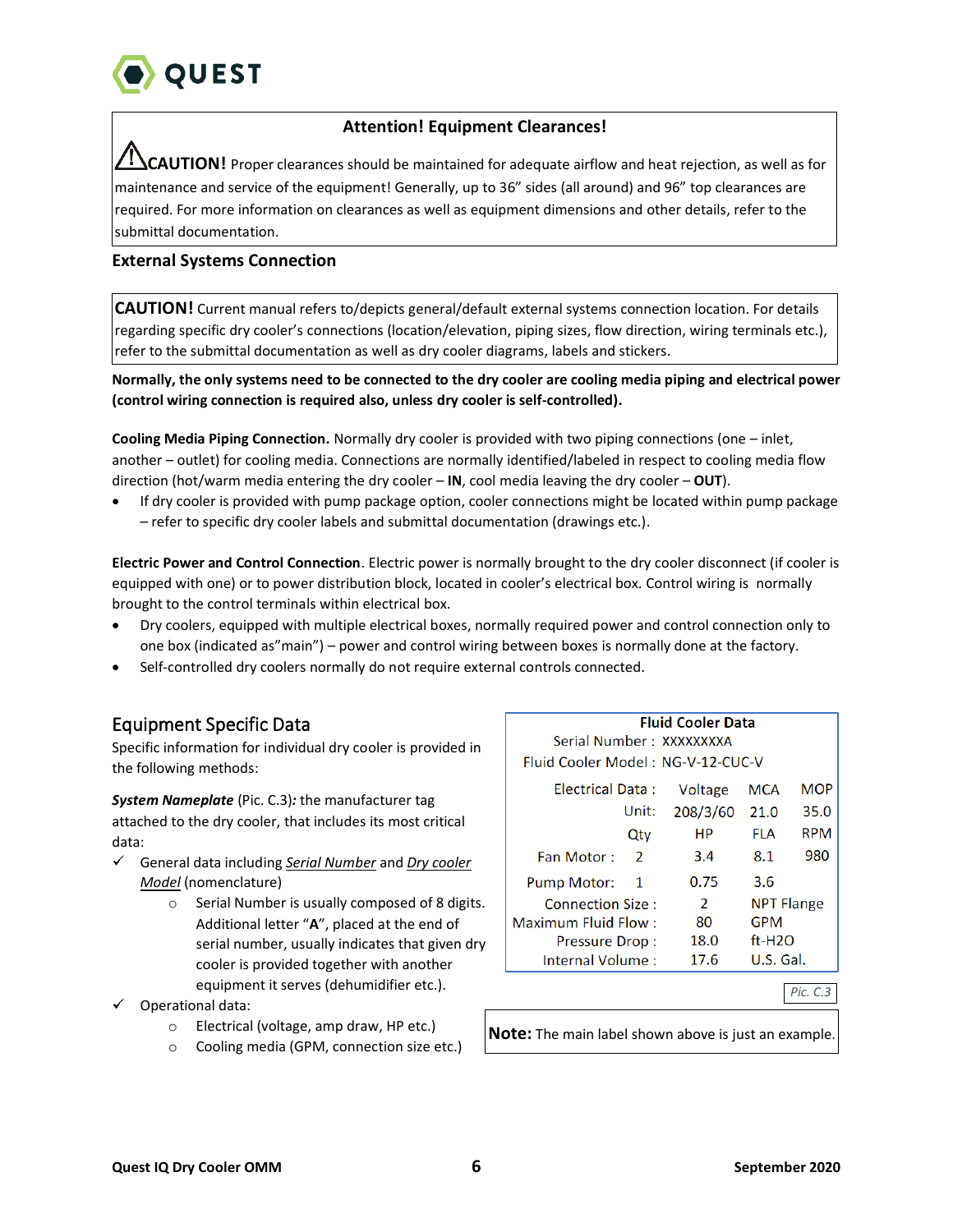

*Labels and Stickers*: attached normally to indicate dry cooler external systems connections (piping, electrical etc.), terminals designation, to display warning etc.

*Wiring Diagrams***:** typically, attached to the interior side of the dry cooler main electrical panel, depicting control and power wiring.

# <span id="page-7-0"></span>Operation and Control

Dry cooler rejects the heat, absorbed by the cooling media (water etc.) from the external system(s) that dry cooler serves, to the outdoor air.

# Operation and Media Flow

Dry cooler operation is quite simple:

- Upon the command (when heat rejection is needed) dry cooler engages its fan(s) to establish the airflow across the coil(s).
	- $\circ$  Depending on the type of fans (modulating EC-type or two-speed), control type and command received, cooler total airflow is adjusted by varying fan(s) speed and/or number of operating fans.
- Cooling media flow must be established also either by separately controlled pump (part of the external system) or by the built-in pump package pump. In latter case, pump would engage with the fan(s) and will stay engaged while the command exists (while at least one fan is running).
- Until call for heat rejection is satisfied and command to dry cooler is removed, fan(s) and pump will run; once command removed, all fans and the pump will stop.

Pic. C.4 below shows schematic layout of dry cooler operation and media (air and water/glycol) flow.



For more details on dry cooler piping connection refer to Installation Manual, submittal documentation etc. as well as local Codes and proper field practices.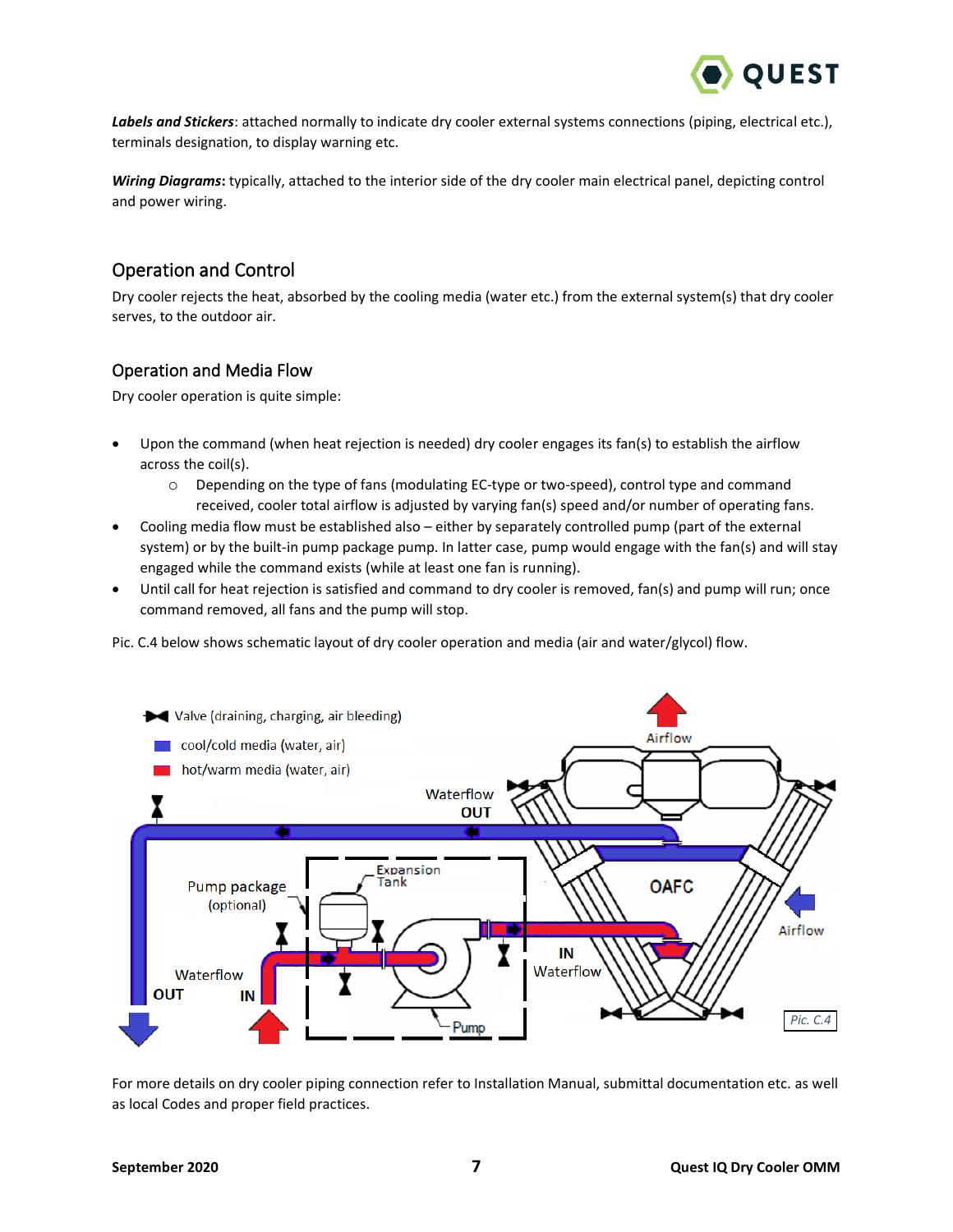

# Control

There may be some different types of controls used with NG series dry coolers.

### **Fan type**:

• *Modulating* (EC-type) fans are capable of varying their speed (from 0 to 100%) based on 0-10VDC signal.

**Control Type** (all control types referenced below are applicable to all fans type described above):

- *Externally controlled* Dry cooler. Fan(s) speed signal (modulating) is provided from external system (usually the one that dry cooler serves, to satisfy said system operational requirement). This is typical for dry cooler serving single systems. Typical signal type for this control type are modulating (0-10VDC). It may control the fan according to head pressure or another control method chosen by installer.
- *Self-controlled* ("stand-alone") Dry cooler. Fan(s) speed signal (modulating) is based on built-in control device. Most commonly used one is an aquastat, monitoring temperature of the cooling media (water/glycol mixture), leaving the dry cooler.
	- $\circ$  Typically, aquastat is pre-set to maintain entering cooling media temperature at certain level: the sensor issues the signal to start the fan(s) and increase their speed as temperature increases (and, respectively, reduce fans' speed when temperature reduces). Typically, this signal is 0-10vdc – it could be accepted by EC-type fans directly.

Dry cooler is normally provided with the wiring diagram, depicting its specific control schematic – refer to it as needed.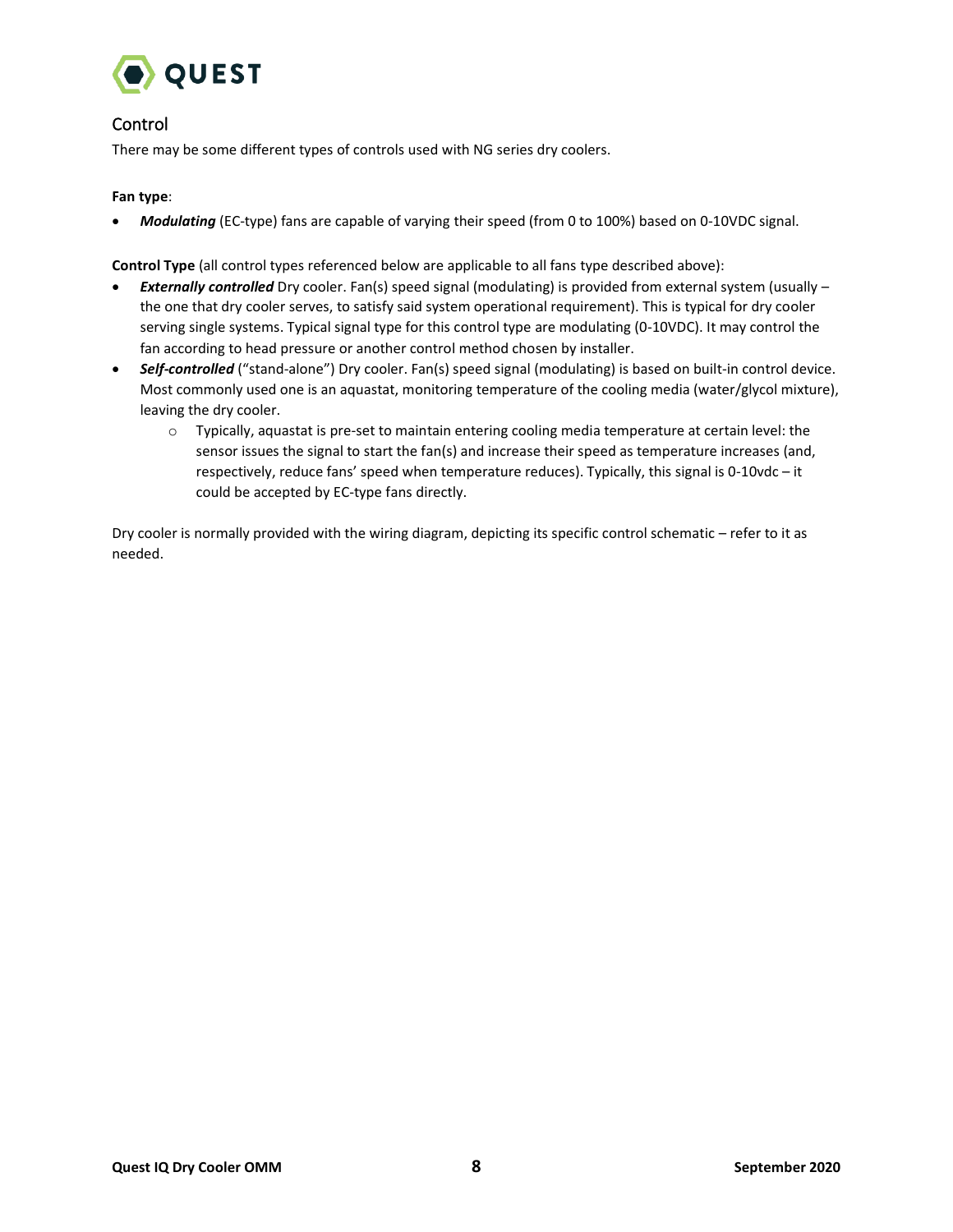

# <span id="page-9-0"></span>Layout and Components

General layout of the various NG-series dry coolers is shown on Pic.D.1 below. While layout and main components are similar for all applicable dry coolers, there are some deviations (number of fans and coils, composition, etc.). Refer to **Views and Options** (**Basic Information** chapter) for additional information:

# <span id="page-9-1"></span>Dry cooler Main Components



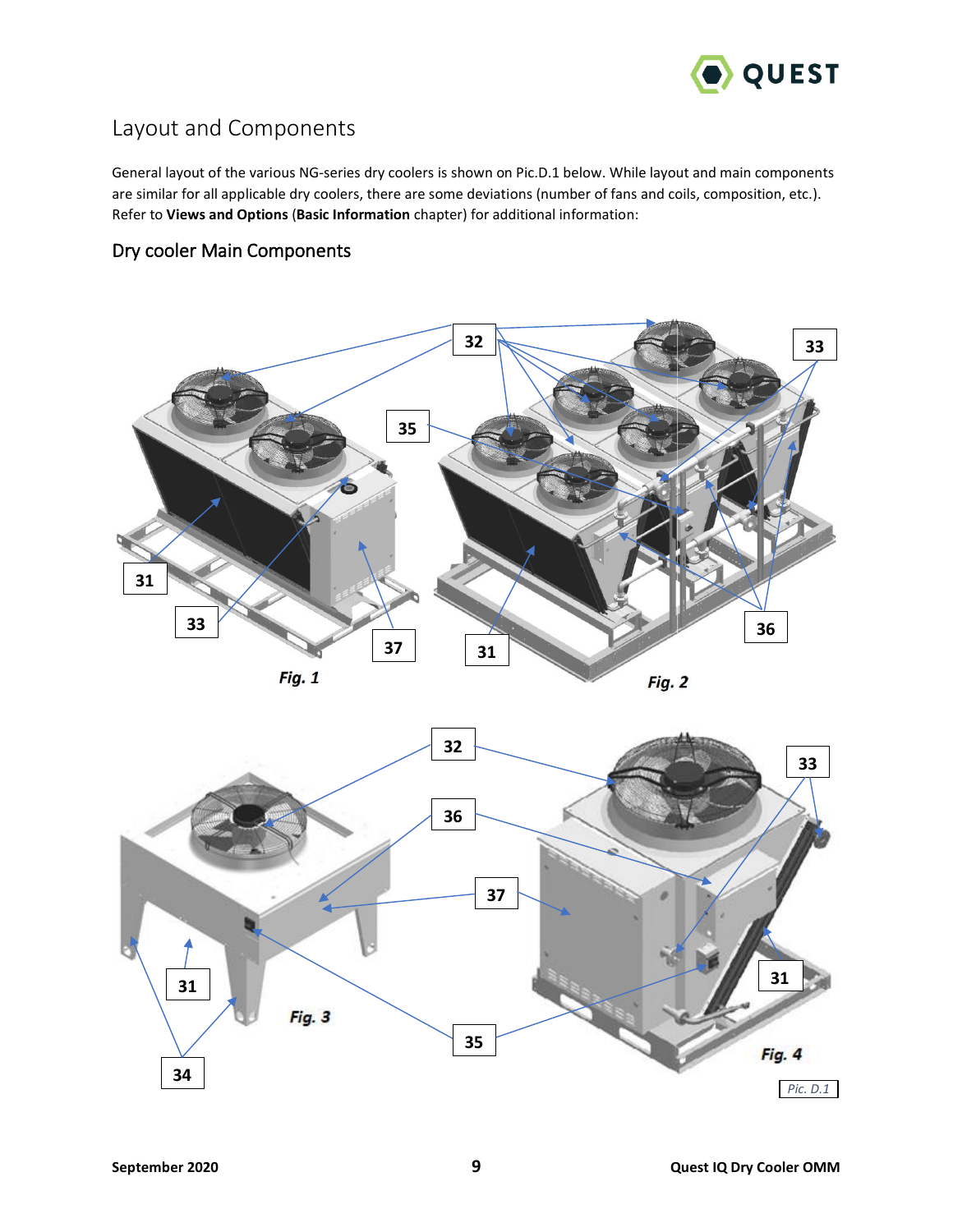

- Fig. 1, 2 and 4 show *NG-V* type dry coolers (two, six and single-fan models, respectively), while Fig. 3 shows *NG-Z* type dry cooler.
- $\checkmark$  Examples show all/most available options (like pump package etc.); some of shown options may not be present on your dry cooler – refer to submittal documentation as needed.
- Cooling airside **coil(s)** (31) (where heat from glycol mixture is rejected to the ambient air) is mounted onto metal frame, upstream (before) the **fan(s)** (32), that pulls the air through the coils to absorb the heat.
	- Depending on the equipment type and required capacity, dry cooler may have one or multiple coils and fans – refer to **Views and Options** (**Basic Information** chapter).
- Dry cooler **piping connections** (33) are identified in respect to cooling media flow direction (hot/warm media entering the dry cooler – IN, cool media leaving the dry cooler – OUT);
	- o In some cases, dry cooler piping connection(s) may be located within **pump package** box (37), if dry cooler is provided with one.
	- o Piping connection location may vary refer to particular cooler labels, stickers, submittal and other documentation.
	- $\circ$  Dry cooler manifold/connection, normally, is not equipped with isolating valves, filters etc. (this also applies to pump package, if dry cooler is equipped with such option; see pump package layout below).
- *For NG-Z type (Fig. 3) ONLY!* Said dry cooler ships with set of legs (34) to provide sufficient space between horizontal mounting surface and airflow intake. On-site assembly is required for these legs. For more details on the installation refer to the **Installation Manual**.
- Electric power is normally to be brought to **disconnect** (35) (if cooler is equipped with such), which feeds it to the **electrical box** (36), that contains dry cooler power and control apparatuses.

*a*

o Depending on dry cooler specifics, location of electrical box may slightly differ; in some cases, electrical box may be incorporated into **pump package** or located on the opposite side of the dry cooler.

# <span id="page-10-0"></span>Electrical Box – Power and Control

Dry cooler power and control wiring and apparatuses (transformer, contactor(s), fuses, wiring terminals etc., as applicable) are located in the electrical box, shown on Pic. D.2: typical box of dry cooler type NG-Z (**a**) and type NG-V (**b**):

- In some cases dry cooler electrical box could be incorporated within pump package.
- NG-V type dry cooler with multiple fans would have multiple boxes (typically – one box per one pair of fans).
	- o Multiple electrical boxes on one dry cooler are normally connected to each other at the factory, so external power and control wiring has to be brought only to one (main) electrical box.



• Depending on the specifics of the dry cooler (size, type of fans, control method etc.), electrical box layout and components may vary – refer to your dry cooler submittal, wiring diagram and other documentation.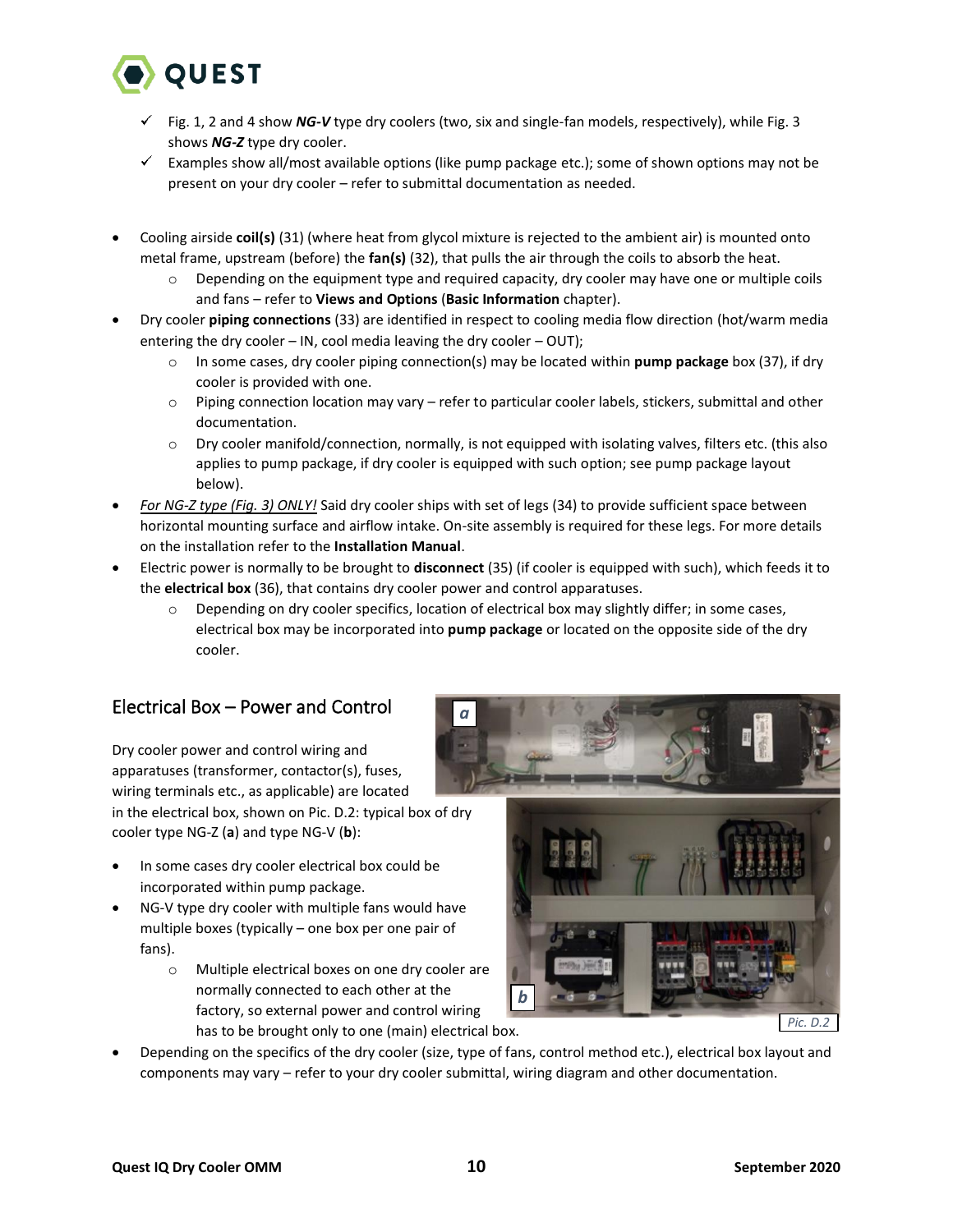

# <span id="page-11-0"></span>Pump Package

If equipped with such option, dry cooler would have a **pump package** box. Pic.D.3 below shows general layout of pump packages, used for NG-V model dry coolers. Note, that the package could be mounted onto the dry cooler directly (standard) or provided separately.

### **Dry coolers Pump Package**

*Dry coolers*, if equipped with such option, would have a **pump package** box. Pic.D.6 below shows general layout of pump packages, used for NG series: NG-Z (a) and NG-V (b) type, respectively. Note that the package used with NG-V coolers is normally mounted onto the cooler directly, however, it also could be provided separately*.*

- **Pump** (38) establishes glycol mixture circulation through the dry cooler and dehumidifier;
- **Expansion tank** (39) compensates for temperature-based glycol/cooling fluid volume fluctuation;
- The pump package **electrical sub-panel** (40) contains the pump package electrical power and control apparatuses.
	- $\circ$  In some cases, pump package electrical sub-panel may contain power and control apparatuses for the entire dry cooler (fan(s) and pump package).
- The pump package manifolds are usually equipped with pressure gauges, automatic air venting and manual draining/charging valves.



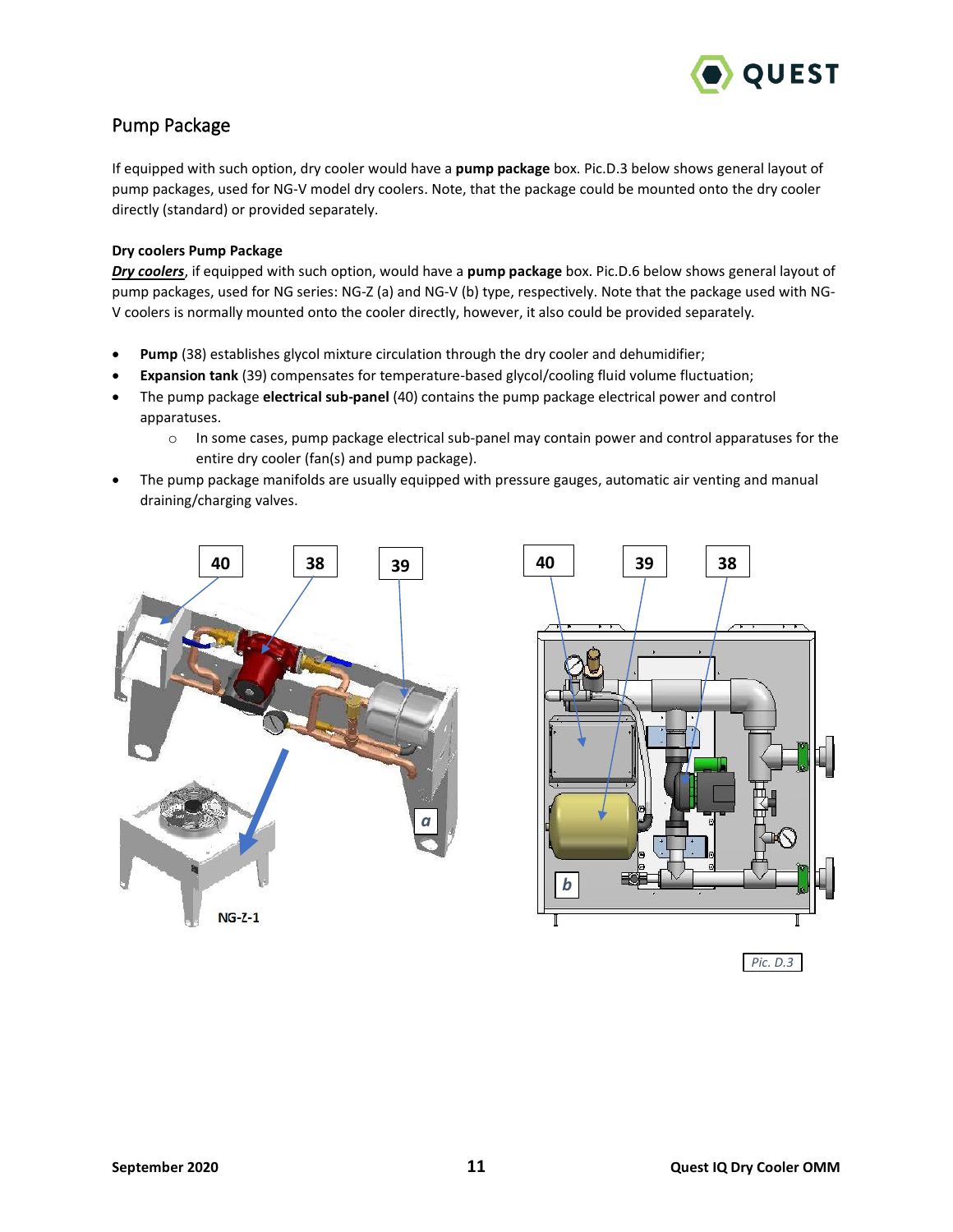

# <span id="page-12-0"></span>Basic Maintenance

Although dry cooler is built for minimal service downtime, periodic preventative maintenance is required to ensure maximum reliability, safety, and operating efficiency.

**WARNING!** To ensure equipment longevity and proper and efficient operation, it **must** be **maintained** properly. It is recommended to create a **facility-specific Routine Maintenance Program**. Failure to perform necessary maintenance task(s) properly and regularly could result in personal injury, equipment damage or malfunction and will void the equipment warranty.

# <span id="page-12-1"></span>Maintenance and Safety

Only qualified/properly trained personnel should attempt to perform respective maintenance tasks.

- **Live Electric Power!** When necessary, have a licensed electrician or other qualified professional to perform the required task.
- **Turn the power off.** Before performing any maintenance, disconnect all electrical power, including remote disconnect, and discharge all energy storing devices (capacitors, VFDs, etc.) before servicing. Follow proper lockout procedures to ensure that power cannot be accidentally restored. Failure to follow provided safety warnings and labels could result in serious injury or death.
- **Be properly trained and equipped.** Some maintenance tasks may involve usage of power tools, chemicals, etc. Refer to such tools and materials data (manuals, MSDS, etc.). Personnel performing such maintenance tasks should be:
	- o Properly trained to handle such tools and materials safely
	- o Equipped with proper personal protective equipment
- **Be aware of potential hazards.** The equipment contains moving mechanical parts, components with waterglycol mixture under the pressure (refer to the equipment main label for the details as eeded) and some hot/warm surfaces. Before performing any equipment maintenance work, make sure that all moving parts are stopped, and it is safe to perform required task.

# <span id="page-12-2"></span>Maintenance Key Points

Dry cooler is rather low-maintenance equipment, yet there are some basic/key maintenance considerations:

- Ensure that the **equipment is accessible** (minimum clearances are maintained): approaches are not restricted/limited (with materials, other equipment, manifolds, snow etc.).
- Maintain **clean airside coils surfaces**: make sure to clean coils from cobweb, dust, leaves etc. regularly.

# <span id="page-12-3"></span>Routine Maintenance Program

Creating facility-specific routine maintenance program and following it is vital to equipment longevity and efficient operation.

Detailed maintenance recommendations for specific components, as/if needed, could be sourced from respective component manufacturer or other documentation.

The suggested general maintenance tasks and their frequency/intervals, listed below, can be used to create mentioned maintenance program (be aware that list below is a suggestion only - frequency and tasks may vary per installation, based on various factors like ambient environment cleanliness, type of equipment etc.):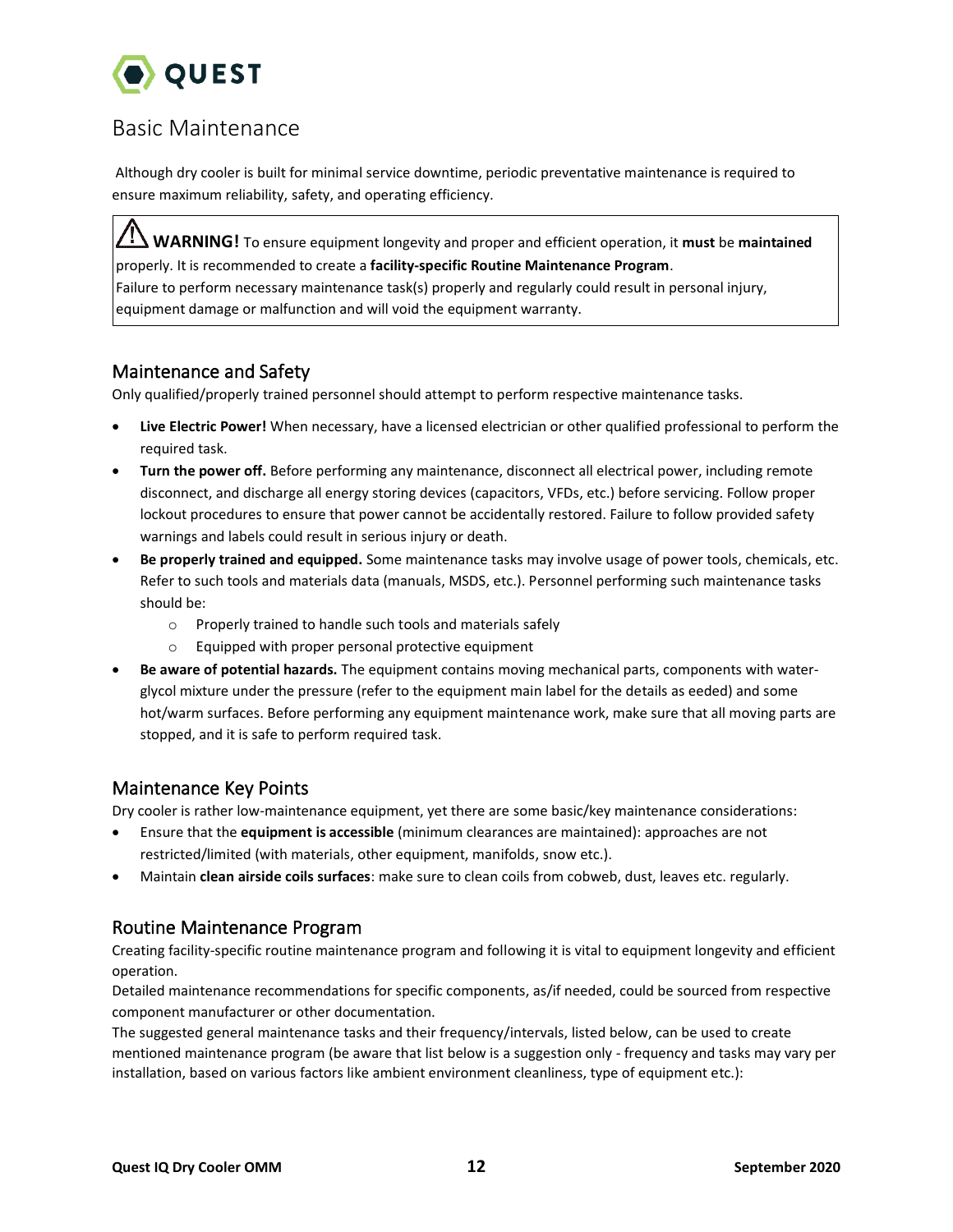

| Monthly – Quartely |   | Observe equipment general operation (for unusual vibration, noise etc.)                                                 |
|--------------------|---|-------------------------------------------------------------------------------------------------------------------------|
|                    |   | Verify control settings (applicable to "self-controlled" equipment)                                                     |
|                    | ✓ | Inspect the airside coils for dirt, cobweb build-up, etc.; clean as needed                                              |
| $Semi$ -Annually – |   | Check electrical connections (both, power and control), tighten as needed                                               |
| <b>Annually</b>    | ✔ | Check the frame and fasteners for being structurally sound (loose fasteners,<br>corroded/deteriorating components etc.) |
|                    | ✔ | Check glycol/water mixture ratio/percentage, adjust as needed.                                                          |

# <span id="page-13-0"></span>Specific Components Maintenance and Special Tasks.

# <span id="page-13-1"></span>*Airside Coil(s) Cleaning.*

• **Warning: Hazardous chemicals!** Cleaning agents can be highly acidic or alkaline. Handle all chemicals carefully and use appropriate personal protective equipment (PPE). Refer to the cleaning agent manufacturer's Materials Safety Data Sheet (MSDS) for safety and handling information. Failure to follow all safety instructions could result in serious injury or death.

### *To clean the coil:*

- Disconnect all electrical power to the equipment
- Use a soft brush to remove loose debris from the coil
- Mix a high-quality coil cleaning detergent with water according to the manufacturer's instructions
- Clean coil according to suggested instructions
- Thoroughly rinse both sides of the coil and the drain pan with, clean water
- Straighten any coil fins that have been bent during the cleaning process
- Replace all panels and parts and restore electrical power to the equipment

### <span id="page-13-2"></span>*Dry cooler Service.*

Normally dry coolers are filled with glycol mixture to prevent the system and the dry cooler from freezing and potentially rupturing pipes when exposed to temperatures below freezing point.

Though dry cooler itself is normally equipped with means to be drained properly/fully, it is recommended to have same means in place for entire system/equipment dry cooler serves:

- Have each local high point of the system equipped with means to bleed the air (air bleeding valve etc.)
- Have each local low point of the system equipped with means to drain the fluid.

**CAUTION.** Draining and re-filling the dry cooler must be performed by trained personnel, according to proper field practice and system layout. Improper draining or re-filling the system could lead to equipment damage, malfunction, premature wear and tear and may void equipment warranty. Ensuring that the dry cooler and associated system(s) equipped with proper means of draining, creating draining and re-filling procedures as well as determining whether draining is warranted to protect the equipment is outside of manufacturer's scope and is a sole responsibility of installing contractor and local maintenance team.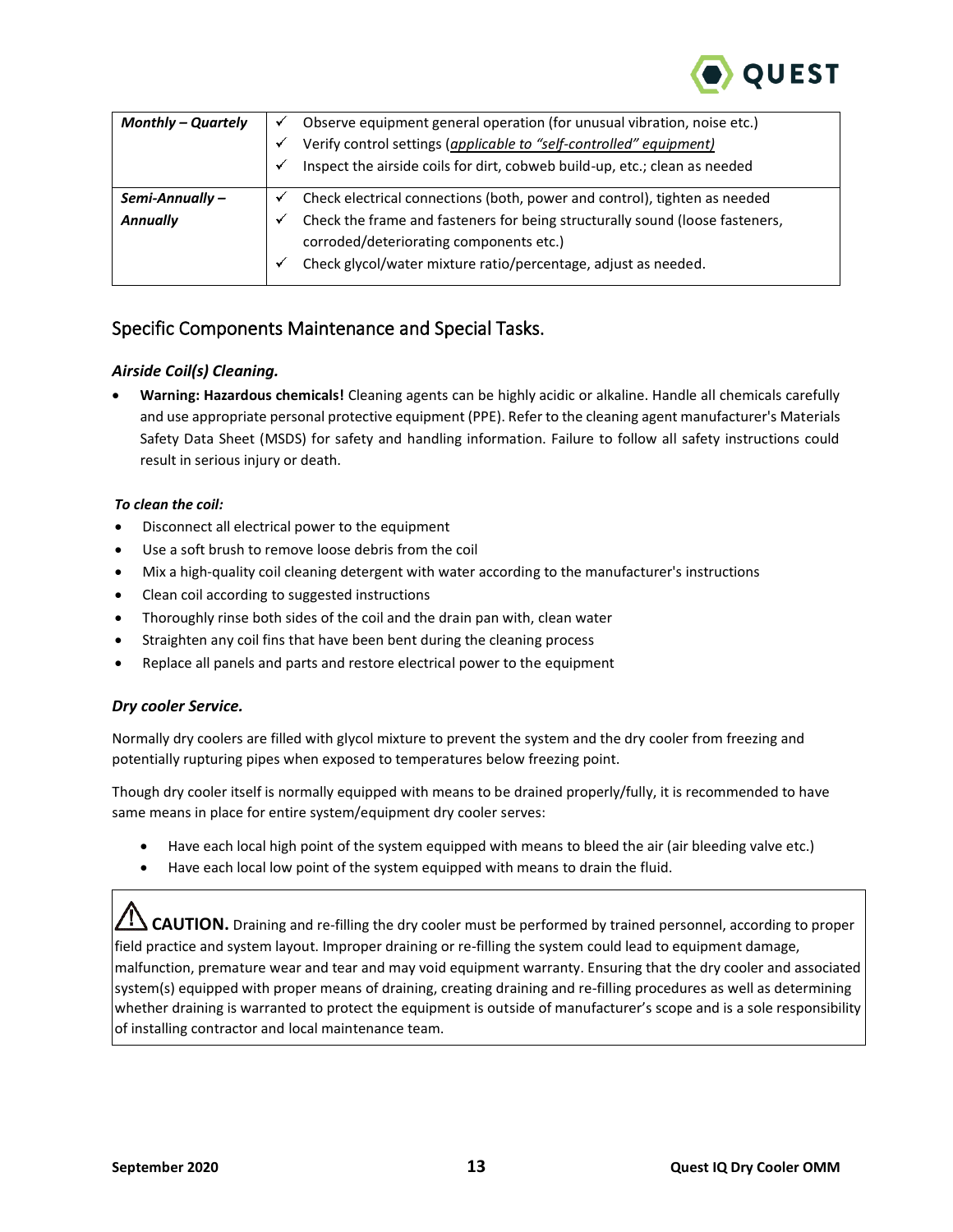

# <span id="page-14-0"></span>Warranty

### **General Policy**

All Quest service and warranty work is managed exclusively by Dehumidified Air Services (DASV). All warranties apply to the original equipment owner and are not transferable. All warranty inquiries should be made through either Quest Customer Account Management or Dehumidified Air Services.

### Quest Customer Account Management:

Phone: 1-833-327-2447 Email: Service@QuestClimate.com

### Dehumidified Air Services:

Phone: 1-833-327-7665 Email: Warranty@DehumidifiedAirServices.com

Quest warrants as set forth and for the time periods shown below that it will provide through either a DASV Service Technician or an authorized service organization specified and approved by DASV, a new or rebuilt part to replace a factory installed part which has failed because of defect in workmanship or material.

# **NOTE: EVERY REQUEST RELATED TO WARRANTY OF ANY NATURE AS DESCRIBED BELOW MUST BE OFFICIALLY AUTHORIZED AND DOCUMENTED IN ADVANCE BY DASV TO QUALIFY FOR WARRANTY COVERAGE.**

### **Warranty Void Unless Registered**

All Warranties are void unless the start‐up of the equipment is approved by a DASV service technician. Upon completion of the start-up, a "Warranty Registration Certificate" will be issued, along with the Start‐Up Report, which activates the Warranty Period of the equipment. The Warranty Period will commence either upon completion of start-up registration of the equipment or 6 months from factory ship date, whichever comes first.

### **Initial 90‐Day Comprehensive Warranty**

During the first 90 days from initial start‐up, all parts and repairs related to factory defects or replacement parts are covered by the Quest manufacturer warranty. All parts and labor requirements will either be handled by DASV technicians directly or managed and approved in advance by DASV through DASV authorized technicians.

### **Internet Connected, Conditional One-Year Repair Warranty**

If and only if the equipment is connected to the internet from the date of the warranty activation, a Repair Warranty will be provided for an additional 9 months subsequent to the initial 90-Day Comprehensive Warranty for a total of 12 months of parts and labor warranty coverage. The unit must be connected and communicating to Quest's GrowSentry<sup>™</sup> for the entire term from start-up in order to qualify.

If qualified, Quest will provide or pay for the required part and direct labor only, related to the part replacement. Only the labor required to replace the defective part is under warranty for this 9-month extension. Travel time, diagnostic time, per diems, truck charges, shipping charges etc. are not covered under this Conditional Repair Warranty.

### **Two-Year Parts Warranty**

If any factory installed part supplied by Quest fails because of a defect in workmanship or material, prior to the completion of the 24<sup>th</sup> month from date of completion of the warranty activation, Quest will provide a new or rebuilt part F.O.B. our factory. No labour reimbursement will be made for expenses incurred in replacing the part except as set in the *Initial 90‐day Comprehensive or Internet Connected Conditional One-Year Repair Warranty*.

Quest reserves the right to have the defective part returned to the factory in order to determine the warranty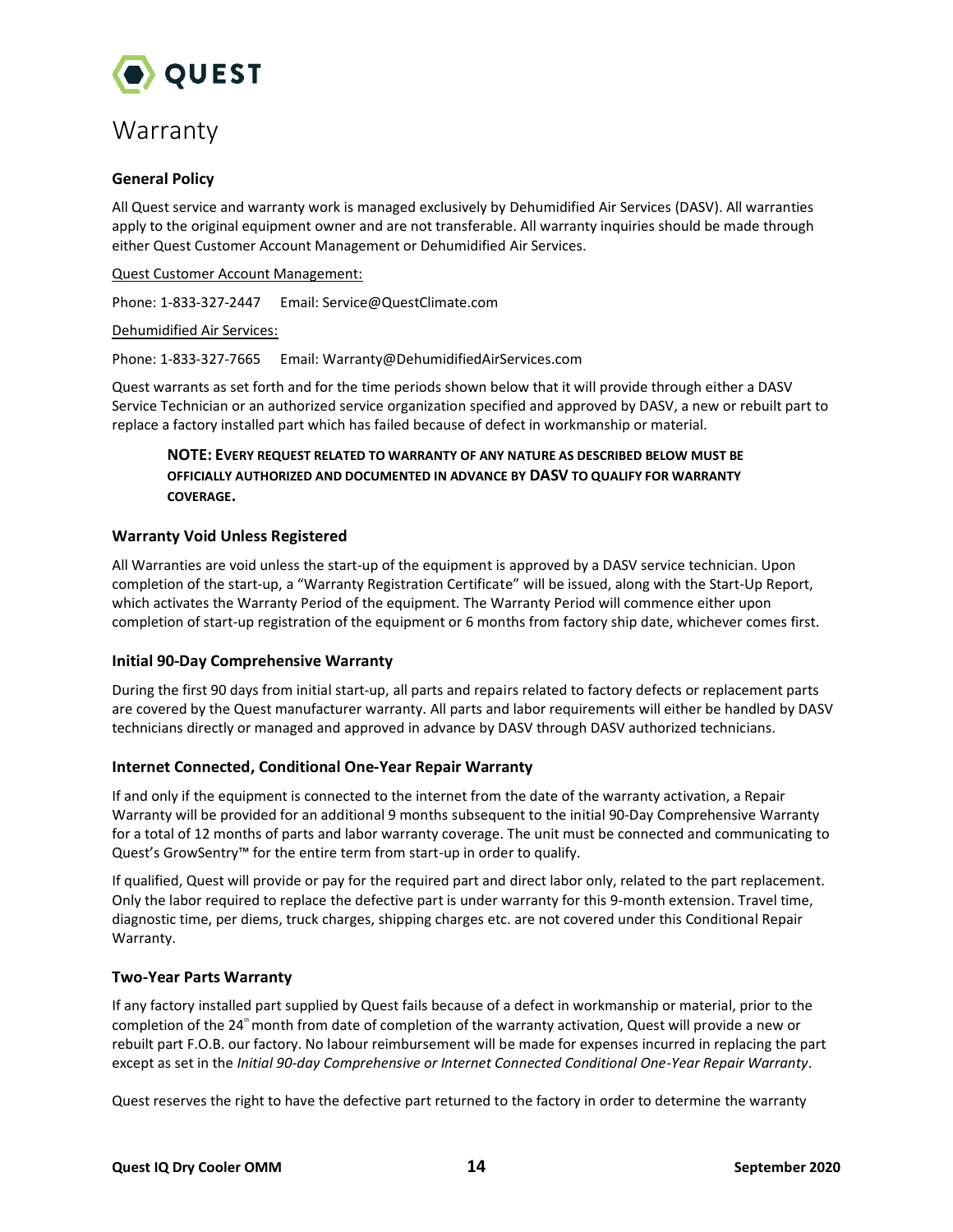

applicability. Parts shipping and handling costs (to and from the factory) are not covered outside of the *Initial 90‐ day Warranty*.

### **Replacement Part Warranty**

If a replacement part provided by Quest under this warranty fails due to a material defect prior to the end of the Two-Year Parts Warranty (or the end of the extended warranty period if applicable), whichever comes first, **Quest** will provide a new or rebuilt part F.O.B. factory.

### **Applicability**

This warranty is applicable only to products that are purchased and installed in the United States and Canada. This warranty is NOT applicable to:

- 1. Products that have become defective or damaged as a result of non-DASV or unauthorized service work, poor maintenance, faulty electrical supply, act of God, or any other circumstances outside of the specified care, maintenance or operation of the equipment including:
	- Components that have been relocated from their original placement during manufacturing.
	- Any portion of the system not supplied by Quest.
	- Components on which the model and/or serial number plates have been removed or defaced.
	- Components which have become defective or damaged as a result of unauthorized opening of the refrigeration circuit, improper wiring, electrical supply characteristics, poor maintenance, accidents, transportation, misuse, abuse, fire, flood, alteration and/or misapplication of the product.
	- Products not installed, operated and maintained as per the Quest Operating and Mantenance Manual.
	- Products on which payment is in default.
- 2. Parts that wear out due to normal usage such as; air filters, fuses and sensors are not covered by this warranty.

NOTE: Refrigerant lost during the *Initial 90‐day Comprehensive or Internet Connected Conditional One-Year Repair Warranty* will be reimbursed in accordance to the current market price of refrigerant at the time of repair and upon discretion of Customer Support team. **Quest** will not be responsible for refrigerant lost from the system due to improperly installed contractor piping to the remote outdoor air‐cooled condenser.

### **Limitations**

1. DASV is a Manufacturer Service organization, not a first-response or urgent response local service company. As such, we highly recommend that equipment owners have a relationship with their own qualified first response service organization or one recommended by DASV.

DASV hours of operation are from 8:00 AM to 6:00 PM Monday through Friday, unless otherwise agreed to under a separate agreement.

Parts replacement can be subject to availability. We highly recommend for mission-critical applications that owners purchase and maintain a local stock of critical components in case immediate replacement be required. If for any reason one of those components is replaced under applicable warranty conditions, Quest will reimburse the original cost of any component used under terms of Warranty.

NOTE: **Quest** expressly disclaims any liability for parts replacement delays due to parts unavailability or shipping delays.

2. This warranty is given in lieu of all other warranties. Anything in the warranty notwithstanding, any implied warranties of fitness for particular purpose and merchantability shall be limited to the duration of